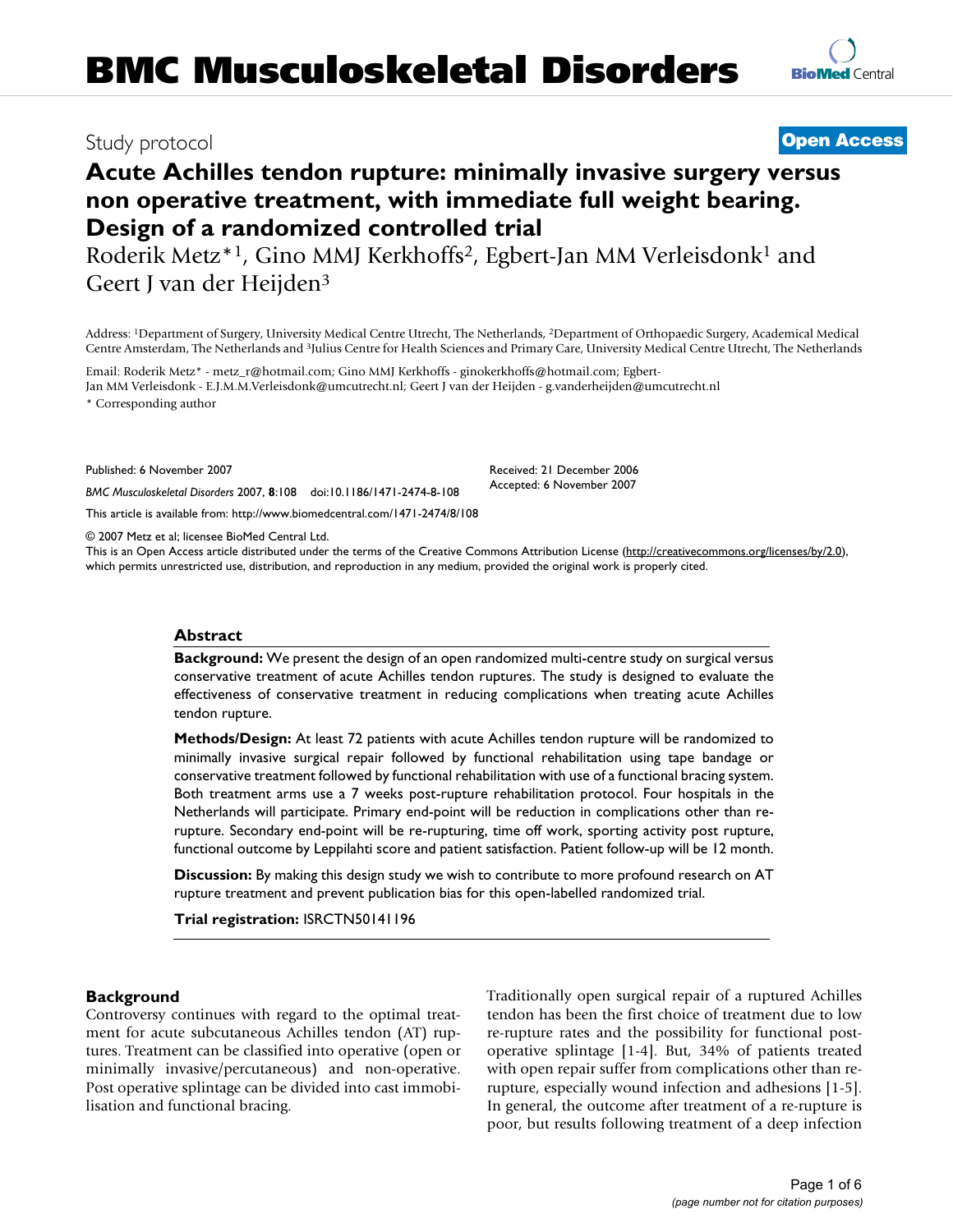are devastating [6]. Therefore an effort should be made to prevent infectious complications. Many articles on different types of minimally invasive repair techniques (using limited incisions or performed percutaneously) of ruptured AT's have been published [7-14]. But to date, only two 2 randomized trials have been reported [4,15]. In Khan's review on randomized trials complications other than re-rupture were substantially reduced with percutaneous repair techniques but data were very limited. Data on complications using limited incision techniques are even more scant. As minimally invasive techniques differ it is hard to compare other techniques with these numbers. An advantage of most minimally invasive techniques is smaller scars and less damage to the delicate blood supply of the AT. Importantly, in most patients minimally invasive surgery does allow functional rehabilitation [7]. Patients treated by functional rehabilitation after operation rather than cast immobilisation are reported to have a shorter in-patient stay, less time off work and a quicker return to sporting activities. In addition, lower complication rates, including re-ruptures, are reported [1-5].

The main advantage of conservative, i.e. non-operative treatment is elimination of wound complications and intra-operative sural nerve damage. Complications other than re-rupture are reported to reduce to 3% [5]. But, conservative treatment with cast immobilisation has shown to increase the re-rupture rate [1,5] and cast immobilisation induces delayed recovery due to calf muscle weakness as a result of long immobilisation of the ankle joint. In contrast, conservative treatment by functional bracing does allow immediate weight bearing, preventing calf muscle weakness and enabling fast recovery. In three studies conservative treatment of AT rupture with functional bracing did not result in increased re-rupture rates [16- 18]. But since only one of these is a randomized trial [17], more high quality data from randomized prospective studies is needed. We hypothesized that compared to surgical treatment, conservative treatment with functional bracing will reduce the absolute risk of complications other than re-rupture with 30%.

# **Methods/Design** *Design of study*

#### *Context*

The efficacy of minimally-invasive surgery versus functional conservative treatment of acute subcutaneous Achilles tendon ruptures will be studied in a randomized trial. Four hospitals in the Netherlands will participate in the study, one of them being a university medical centre. The Medical Research Ethics Committee of all the participating hospitals approved the study protocol.

#### *Patient selection and informed consent*

All patients who report to the emergency department of one of the participating hospitals with an acute Achilles tendon rupture will be considered for entering the study protocol. Inclusion and exclusion criteria are listed in table 1 and will be checked by an emergency room doctor, surgical resident or surgeon. All eligible patients are asked to provide written informed consent.

#### *Randomisation and concealment*

Randomisation is concealed by a specially designed internet site. Randomisation is in blocks (4 blocks) and stratified by centre. The treatment nature is open labelled for patients, physicians and physiotherapists. During followup visits physical examination reveals the allocated treatment to patient and assessor.

#### *Interventions*

Surgical therapy consists of a minimally invasive technique (Figure 1) [7]. The same protocol for the operative procedure was used by all surgeons and residents in the participating hospitals. Also, before study participation all surgeons were familiar with the operative procedure. A less than 5 cm longitudinal incision is made over the posterior aspect of the affected leg just proximal to the rupture site. The incision is slightly medially placed. The subcutaneous fat is divided and the peritendineum opened. Then a Bunell type suture is placed though the proximal end of the Achilles tendon (PDS 1.0). With a hollow mandarin the suture is tunnelled to the lateral aspect of the calcaneal bone and guided out through a 5 mm stab incision. A hole is drilled through the calcaneal bone 1 cm distal to the tendon insertion (exit through 5 mm stab incision medi-

#### **Table 1: Inclusion and exclusion criteria**

| <b>Inclusion Criteria</b>                                                        | <b>Exclusion criteria</b>                                                                                                                          |
|----------------------------------------------------------------------------------|----------------------------------------------------------------------------------------------------------------------------------------------------|
| Achilles tendon rupture.                                                         | Re-rupture/bilateral rupture/open rupture.                                                                                                         |
| Treatment starts within 72 hours.                                                | Combination with fracture of foot or ankle.                                                                                                        |
| Diagnoses by physical examination: palpable gap and calf muscle squeeze<br>test. | Former application (injection) of local corticosteroids in tendon area.                                                                            |
| Age 18-65 years.                                                                 | Contra-indications for surgery.                                                                                                                    |
| Written informed consent.                                                        | Physical or mental handicaps that do not allow functional treatment or<br>otherwise interfere with the ability to follow-up on the study protocol. |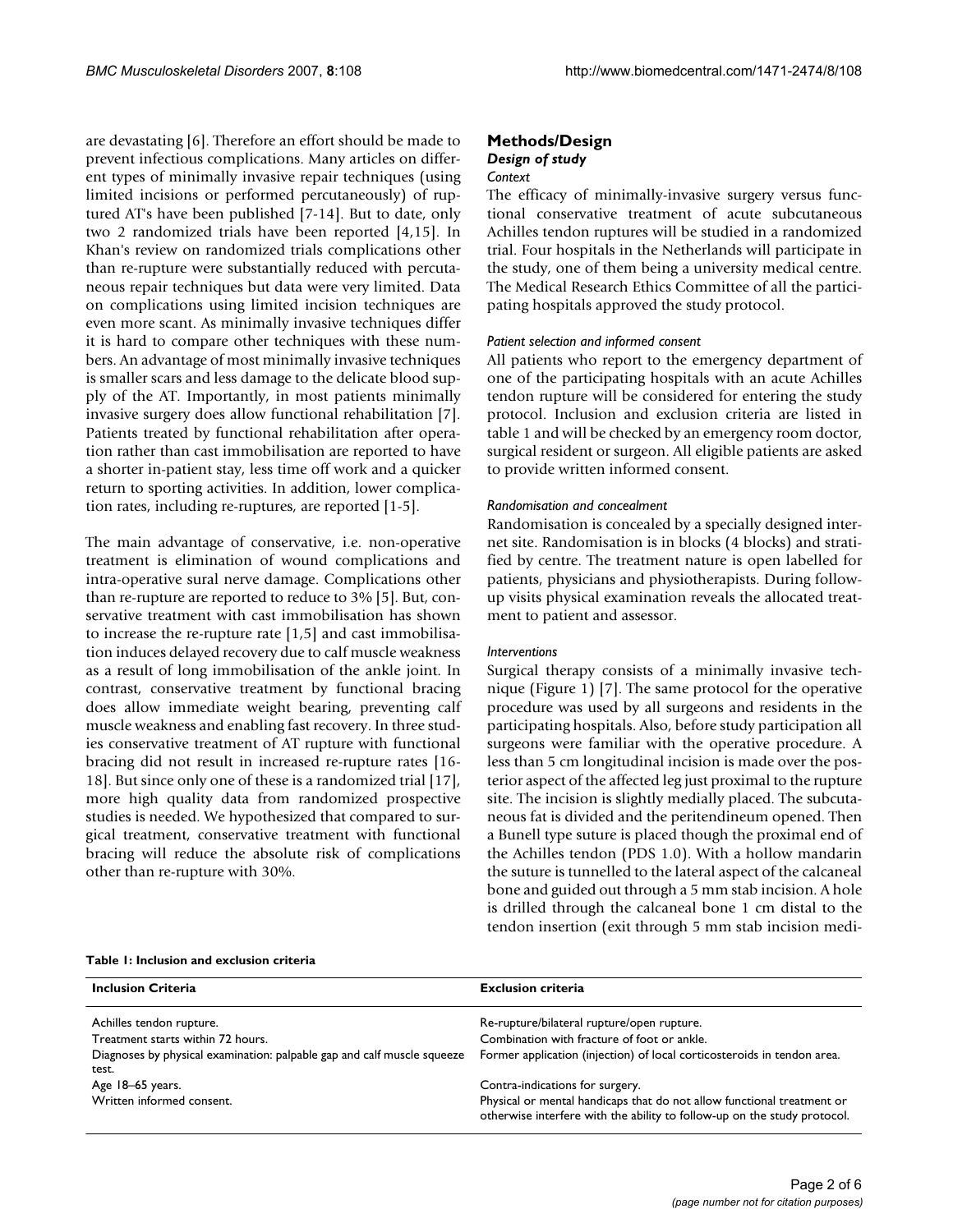

**Figure 1** Surgical repair technique. Taken from [7].

ally). The PDS in guided though the hole. Now the mandarin is used to guide the suture back to the proximal site of the tendon. After the foot is placed in plantar flexion the suture is tied. After wound closure a cast is applied with the foot still in plantar flexion. After one week a tape bandage is applied for a total period of 6 weeks. In the first two weeks the tape bandage is supported by a 2 cm heel raise. The following 2 weeks the heel raise is reduced to 1 cm. The last two weeks the heel raise is removed (tape bandage will be renewed every time the heel raise is changed). Full weight bearing is allowed during the 6 weeks of tape bandage, not allowing sporting activities or walking stairs on tiptoes. Crutches are advised in the first week of casting, thereafter for maintenance of balance, but only if necessary.

Conservative therapy consists of a cast in plantar flexion for one week. After one week a functional bracing system (Vacoped, Figure 2) [19] is applied for 6 weeks. The



**Figure 2** Vacoped.

Vacoped bracing system (Company OPED, Valley, Germany) is a multifunctional splint consisting of several components. The essential parts are the dorsal and ventral shell, the vacuum cushion with changeable terry cloth covers, the belts with security locks and the removable sole. Prior to study use the brace was successfully used in a small pilot series and an instructions meeting on brace application was held in all participating hospitals. In the first two weeks the brace is fixed in 30° plantar flexion. The following 2 weeks in is in rigid 15° plantar flexion. The last two weeks the brace is dynamic from neutral position to 30° plantar flexion. Full weight bearing is allowed during the 6 weeks of bracing, not allowing sporting activities or walking stairs on tiptoes. Crutches are advised in the first week of casting, thereafter for maintenance of balance, but only if necessary.

After tape or brace removal patients were advised further rehabilitation with physiotherapist and were allowed sports 3 months after rupture. Patients were free to choose their physiotherapist.

#### *Design of collection of data*

#### *Primary endpoint*

complications other than re-rupture, i.e. infection, disturbed wound healing, sural nerve injury, scar adhesions, deep vein thrombosis and all other complications per treatment group.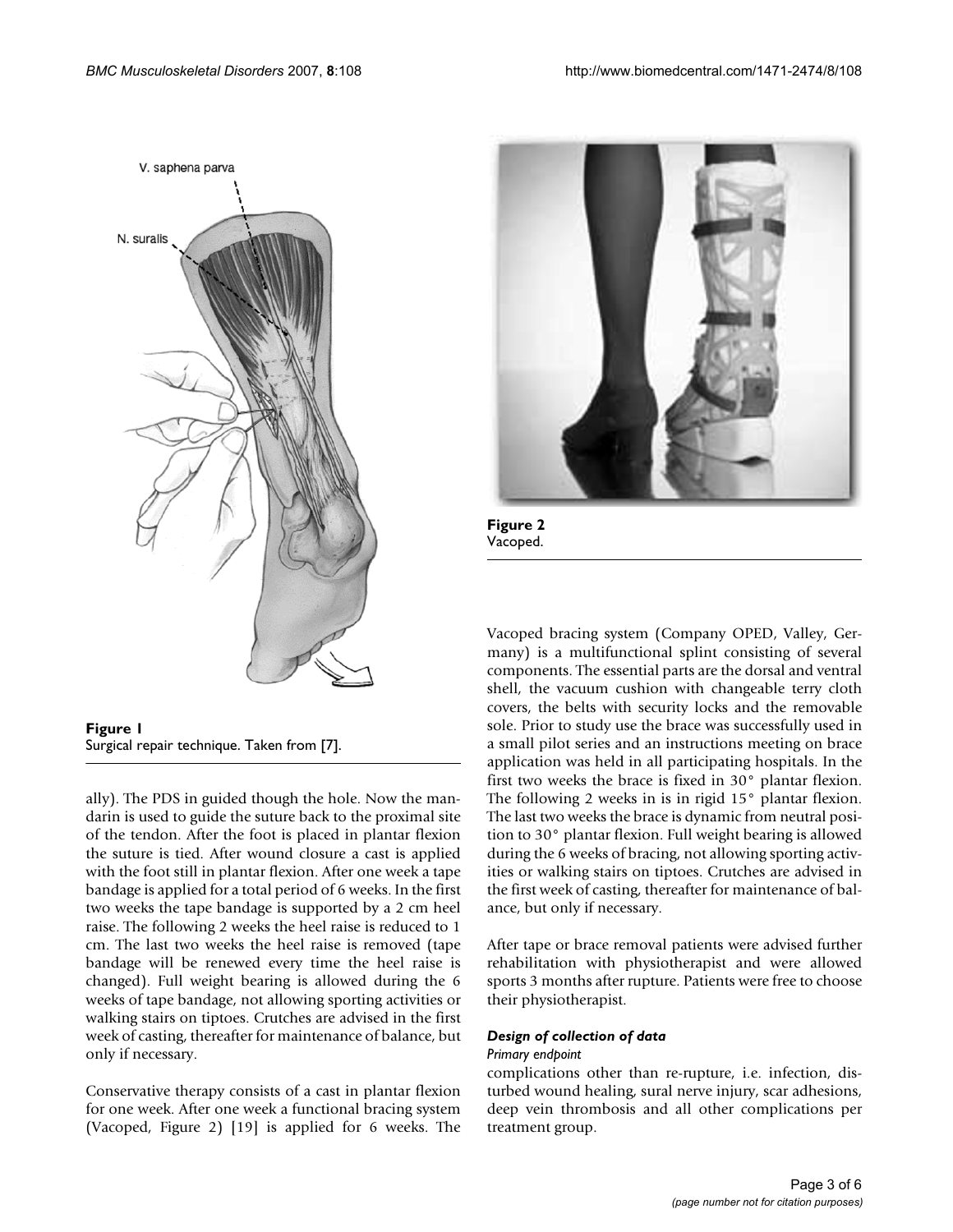During follow-up all complications will be documented by a surgeon or resident according to a standardised procedure using the definitions of complications presented in the Table 2. All complications will be included in the final analysis of results.

#### *Secondary endpoint*

re-rupturing (clinical diagnosis supported by ultrasound), time off work, sporting activity post rupture and patient satisfaction. The Thompson test is used for clinical diagnosis of re-rupture. Failure in plantar movement of the foot during calf muscle squeeze is considered a positive sign for re-rupture. Ultrasound evaluation for re-rupture is performed in neutral ankle position. Complete tendon rupture with tendon gap was considered a re-rupture. Time off work will be registered by a patient diary. Complete return to profession was used as endpoint. Stratification to type of profession (sedentary and non-sedentary) will be performed afterwards. A visual analogue scale (VAS) on patient satisfaction with treatment will be measured at 7 weeks, 3 and 12 month. Patient outcome will also be evaluated by the Leppilahti scoring method, a clinical scoring system, including subjective assessment of symptoms and evaluation of ankle range of motion and isokinetic measurement of ankle plantar flexion and dorsifexion strengths (Table 3) [20].

#### *Follow-up*

Follow-up visits for assessment of primary and secondary endpoints will be scheduled every week during the first 7 weeks. Thereafter, follow-up visits will be planned at 3, 6 and 12 month. Any other consultation for complaints concerning the Achilles tendon area will be documented.

## *Design of analysis*

Results will be analysed according the intention tot treat principle.

#### *Data analysis*

The study groups will be compared for their baseline characteristics. The number of complications will be calculated for the primary endpoint. Distribution measures will be calculated for the secondary endpoints at the different moments of follow-up. Differences between groups for the number of complications and distribution of other endpoints will be calculated for each outcome measure with a 95% confidence interval. The study groups will be compared with the chi-square test for categorical outcome variables and the independent sample Student *t* test for continuous outcome variables. The dropouts and withdrawals will be summarized and analyzed by treatment groups. A listing of subject with withdrawal with the date and reasons for termination will be provided.

Because we standardised the intevention procedures we do not anticipate important differences between centers. So we do not stratify our primary analysis for center. However, when eventually differences may occur we will explore their effect in a secondary analysis (Mantel-Haenszel). All analysis in SPSS (SPSS Inc, Chicago Illinois).

#### *Sample size*

Sample size is calculated on the basis of complication other than re-rupture. With conservative treatment using this new type of functional bracing we hypothesized a 30% reduction in the absolute risk for complications other than re-rupture. This risk reduction is similar to the risk reduction obtained in the systematic review on open versus conservative treatment by Khan: risk of complications for open repair being 34% [5]. Prospective data on the risk of complications of minimally invasive repair is very scant. The Khan review provides the best empirical estimate for the complication risk associated with surgical repair. Therefore we decided to use this risk estimate of complications of open repair for the sample size calculation. With a one-sided  $\alpha$  of 0.05, a statistical power of (1β) of 0.80, and an attrition rate of 10% we need to randomize at least 36 patients per treatment arm.

## **Discussion**

This study is primarily designed to evaluate the effectiveness of conservative treatment of acute AT ruptures, using a functional bracing system, in reducing complications other than re-rupture. A comparison is made between this functional bracing system and a minimally invasive operative repair of acute AT ruptures. Both treatment options

**Table 2: Definitions of complications used during follow-up.**

| Complication                                | Definition                                                                                                                                                                                                                   |
|---------------------------------------------|------------------------------------------------------------------------------------------------------------------------------------------------------------------------------------------------------------------------------|
| Infection                                   | Clinical signs of wound infection, i.e. redness, swelling, pain and functional impairment. Deep infection is defined as an<br>infection beyond skin or subcutaneous fat needing surgical treatment in the operating theatre. |
| Disturbed wound healing                     | Keloid formation or hypertrophic scar, secondary wound healing, protruding PDS knot.                                                                                                                                         |
| Sural nerve injury                          | Any sign of altered sensibility in the sural nerve area diagnosed by surgeon or surgical resident (using touch and pin prick<br>test).                                                                                       |
| Scar adhesion                               | Clinical signs of adhesion of skin to underlying tissue layers. Clear wound retraction at ankle movement.                                                                                                                    |
| Deep vein thrombosis<br>Other complications | Clinical and ultrasonographic signs of deep vein thrombosis of the ipsilateral lower leg.<br>Any complication met during follow-up.                                                                                          |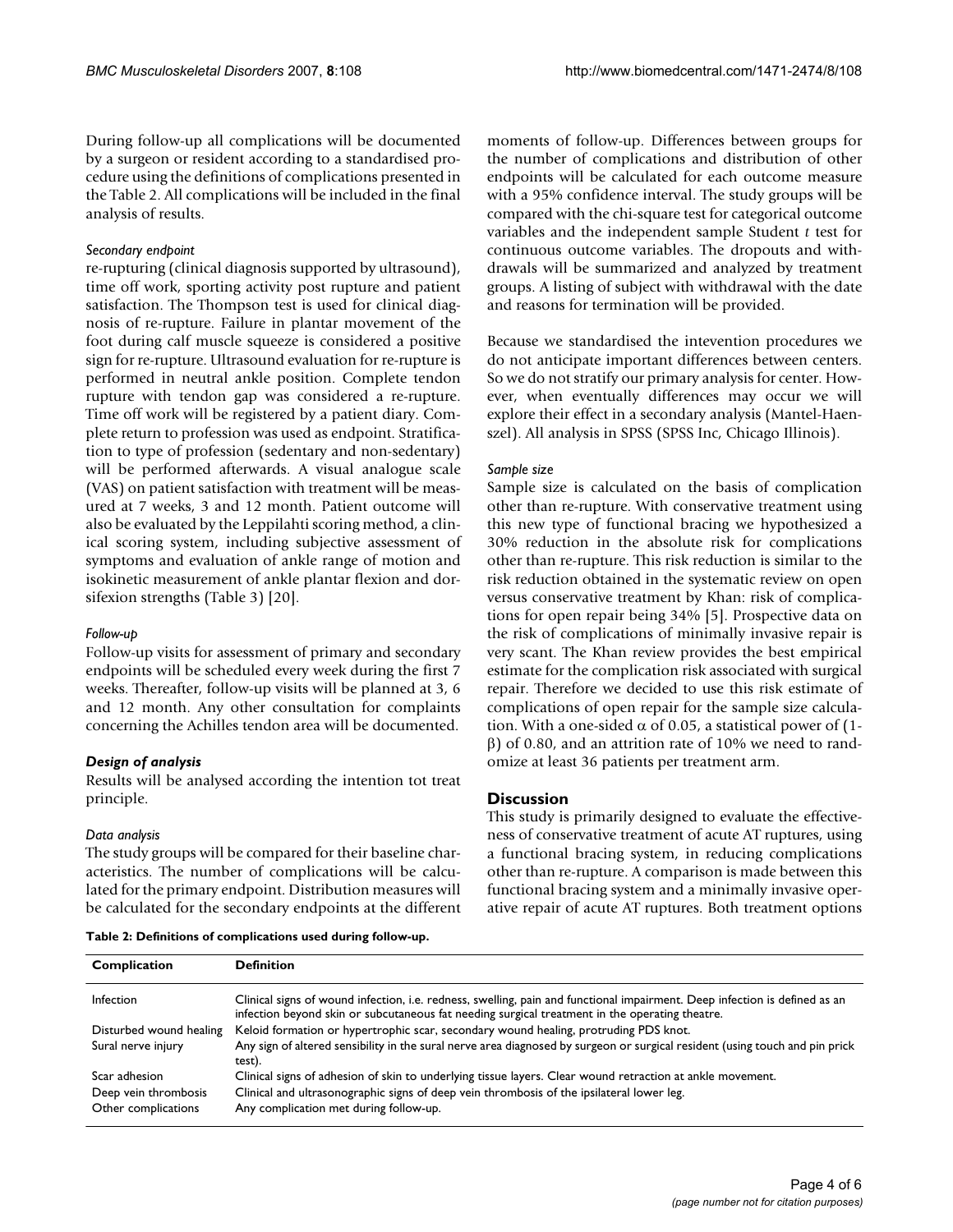**Table 3: Leppilahti score.**

| <b>Clinical factors</b>                                                  | Scores (points)* |
|--------------------------------------------------------------------------|------------------|
| Pain                                                                     |                  |
| None                                                                     | 15               |
| Mild, no limitations on recreational activities                          | 10               |
| Moderate, limitations on recreational, but not daily activities          | 5                |
| Severe, limitations on recreational and daily activities                 | 0                |
| <b>Stiffness</b>                                                         |                  |
| None                                                                     | 15               |
| Mild, occasional, no limitations on recreational activities              | $\overline{10}$  |
| Moderate, limitations on recreational, but not daily activities          | 5                |
| Severe, limitations on recreational and daily activities                 | 0                |
| Calf muscle weakness (subjective)                                        |                  |
| None                                                                     | 15               |
| Mild, no limitations on recreational activities                          | $\overline{10}$  |
| Moderate, limitations on recreational, but not daily activities          | 5                |
| Severe, limitations on recreational and daily activities                 | 0                |
| <b>Footwear restrictions</b>                                             |                  |
| None                                                                     | $\overline{10}$  |
| Mild, most shoes tolerated                                               | 5                |
| Moderate, unable to tolerate fashionable shoes, modified shoes tolerated | 0                |
| Active range of motion (ROM) difference between ankles                   |                  |
| Normal (<6°)                                                             | 15               |
| Mild $(6^\circ - 10^\circ)$                                              | $\overline{10}$  |
| Moderate (II°-15°)                                                       | 5                |
| Severe $(>15^{\circ})$                                                   | 0                |
| Subjective result                                                        |                  |
| Very satisfied                                                           | 15               |
| Satisfied with minor reservations                                        | $\overline{10}$  |
| Satisfied with major reservations                                        | 5                |
| dissatisfied                                                             | 0                |
| Isokinetic muscle strength (score)                                       |                  |
| Excellent                                                                | 15               |
| Good                                                                     | $\overline{10}$  |
| Fair                                                                     | 5                |
| poor                                                                     | 0                |

\* Maximum overall score 100. An overall score of 90–100 rates excellent, 75–85 is good, 60–70 is fair and <55 is poor.

used in this comparison allow immediate full weight bearing so none of the patients is denied the purported advantage of a functional after treatment [2,5,21-24].

There have been randomized clinical trials on treatment of acute Achilles tendon rupture but the methodological rigour is often low. There is a need for more rigorous designed studies on AT rupture treatment as this subject is still very much under debate. By publishing our protocol we wish to show our care for a profound design and methodological quality of our protocol. Moreover, when the design of a study is published it will help to achieve transparency about why and how studies are undertaken. The publication of a study design may help to reduce the problem of publication bias, i.e. selective publication of positive associations and disregarding negative and weak associations, prevent unnecessary duplication of research efforts and duplicate publication [25]. To our knowledge, there has never been a design study published regarding treatment of AT ruptures. By making this design study we wish to contribute to more profound research on AT rupture treatment and prevent publication bias for this openlabelled randomized trial.

#### **Competing interests**

The author(s) declare that they have no competing interests.